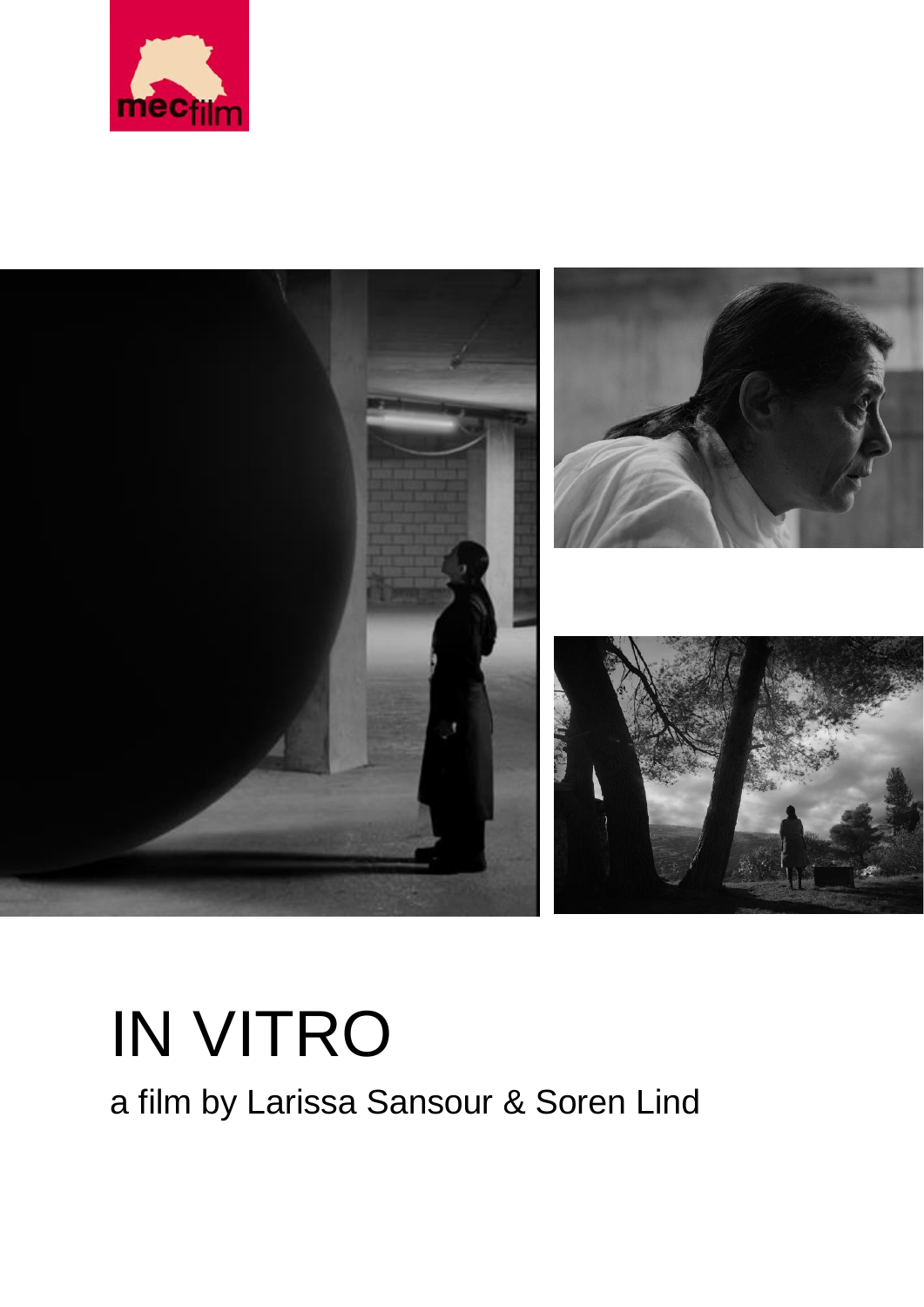

## **In Vitro (al Mukhtabar)** المختبر



*Multifaceted, profoundly symbolic, and a treat for the eyes, "In Vitro" is a remarkable work that makes you want more. Please!* (Asian Movie Pulse) *'In Vitro' is a visually stunning and emotionally compelling film.* (Apple&Hat) *Overwhelmingly beautiful*. (Information) *The juxtaposition of archival imagery, new footage and computer generated effects is fantastic and touching.* (Politiken) *A remarkably striking and assured two-channel black and white sci-fi film.* (Filmmaker Magazine) *An engaging, if end-of-the-world dystopian, Bergmanesque film noir.* (The Brooklyn Rail)

## **Content**

In Vitro is set in the aftermath of an eco-disaster. An abandoned nuclear reactor under the biblical town of Bethlehem has been converted into an enormous orchard. Using heirloom seeds collected in the final days before the apocalypse, a group of scientists are preparing to replant the soil above.

In the hospital wing of the underground compound, the orchard's ailing founder, 70-year-old Dunia is lying in her deathbed, as 30-year-old Alia comes to visit her. Alia is born underground as part of a comprehensive cloning program and has never seen the town she's destined to rebuild.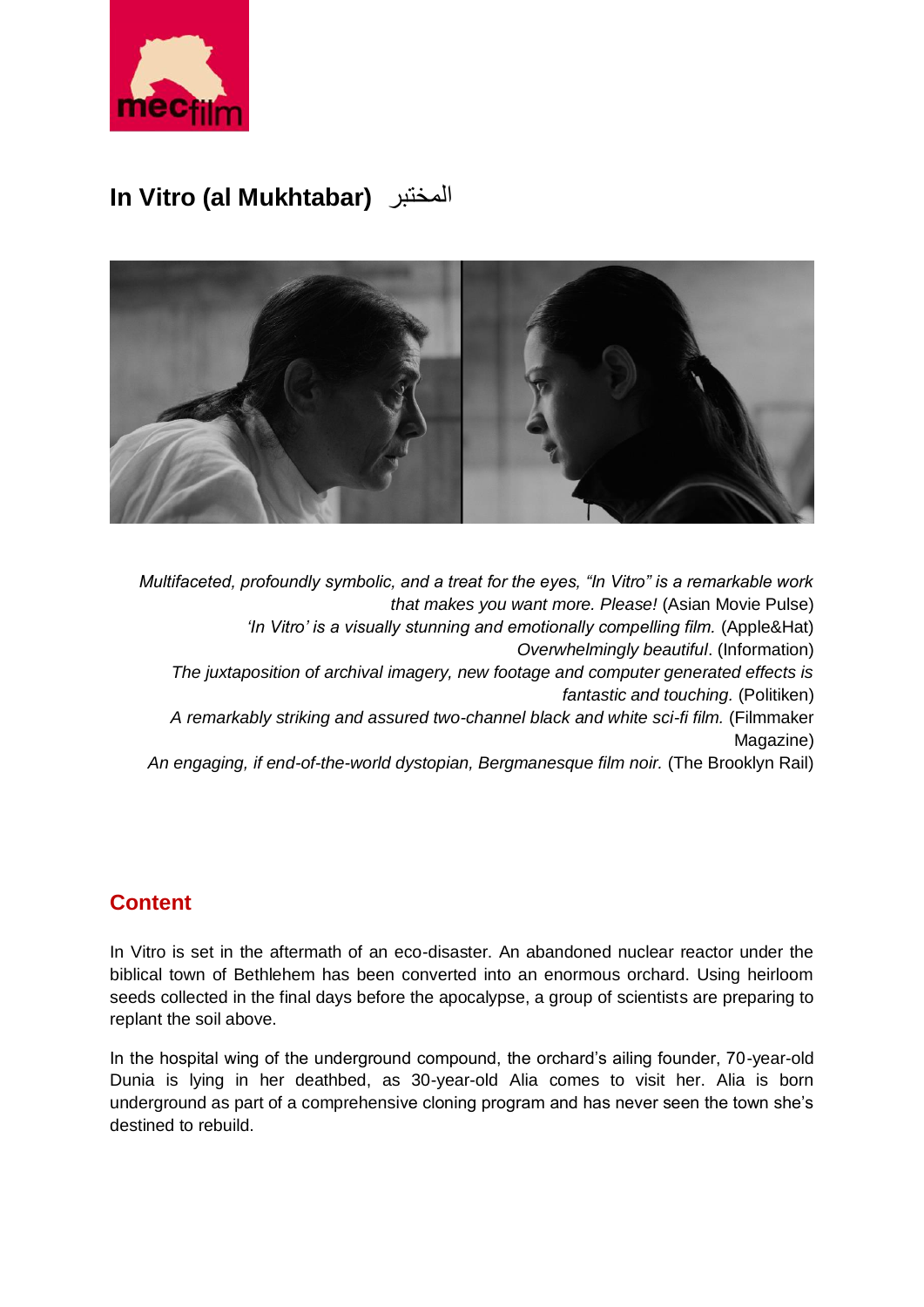



## **Credits**

Palestine/Denmark/UK 2019, 28 min, digital, picture ratio 1:2.66, Arabic with English subtitles

| Director                                | Larissa Sansour                  |
|-----------------------------------------|----------------------------------|
| Director, Author                        | Soren Lind                       |
| Production                              | Ali Roche                        |
| Camera                                  | Anna Valdez Hanks                |
| Editing                                 | Sue Giovanni                     |
| Co-Production                           | May Odeh                         |
| <b>VFX Supervisor</b>                   | Henrik Bach Christensen          |
| Original Music/Composition Niklas Schak |                                  |
| <b>Supervising Sound Editor</b>         | <b>Tom Sedgwick</b>              |
| Sound Design                            | <b>Ben Hurd</b>                  |
| Costumes                                | Anne Sofie Madsen, Isabelle Cook |
| <b>Art Director</b>                     | Simon Godfrey                    |
| <b>Script Supervisor</b>                | <b>Maxim Sansour</b>             |
| Actresses                               |                                  |
| Hiam Abbass                             | <b>DUNIA</b>                     |
| Maisa Abd Elhadi                        | ALIA                             |
| Marah Abu Srour                         | <b>YOUNG GIRL</b>                |
| Leila Sansour                           | <b>NUN</b>                       |

In Vitro was commissioned by the Danish Arts Foundation for the Danish Pavilion at La Biennale di Venezia 2019 and produced by Spike Island.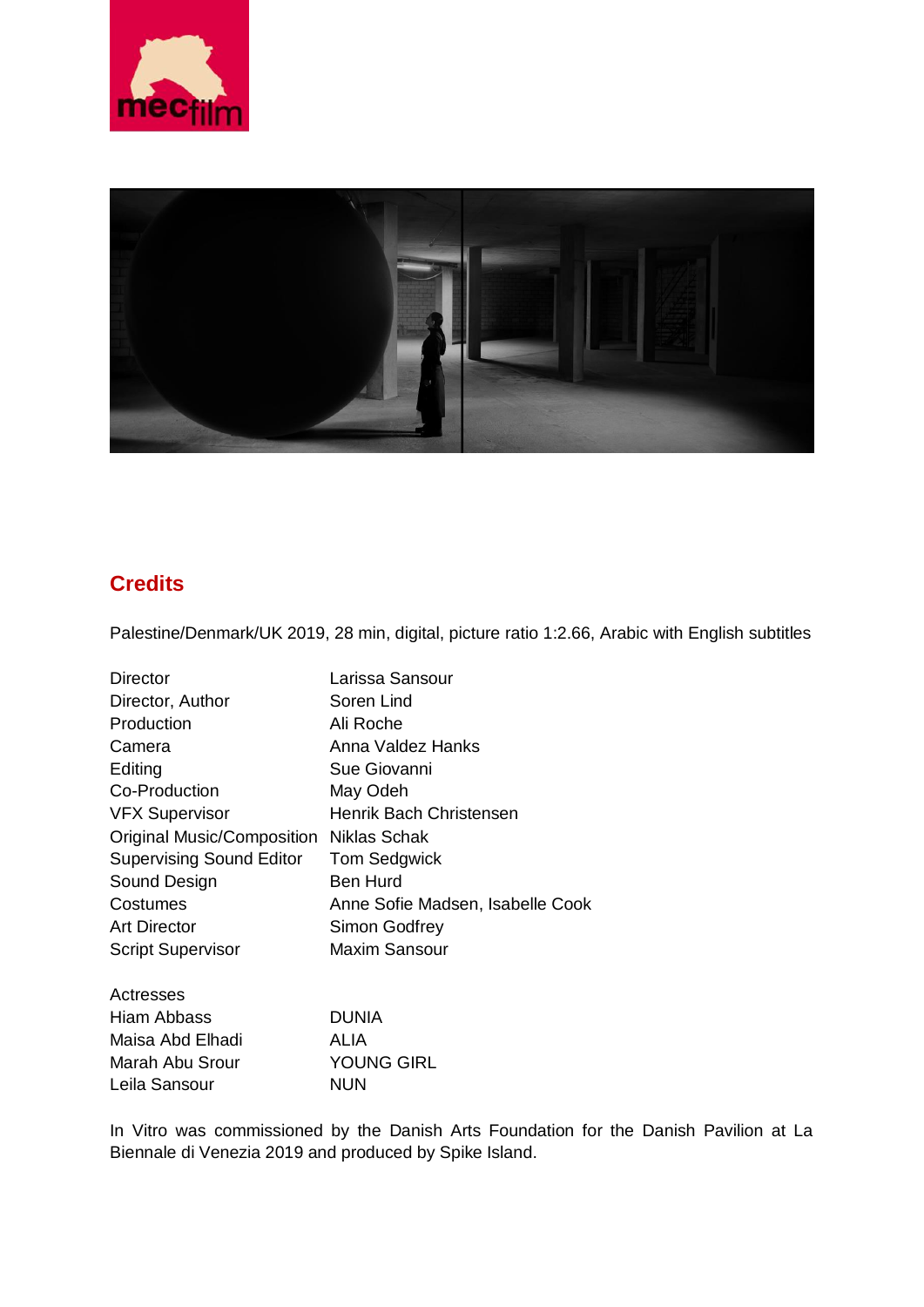

### **Director Larissa Sansour**

Larissa Sansour is a Palestinian artist/director. Central to her work is the tug and pull between fiction and reality. In her recent works, she uses science fiction to address social and political issues. Working mainly with film, Sansour also produces installations, photos and sculptures. Sansour's work is shown in film festivals and museums worldwide. In 2019, she represents Denmark at the 58th Venice Biennial. She has shown her work at Tate Modern, MoMA, Centre Pompidou and the Istanbul Biennial as well as the Berlinale, Rotterdam International Film Festival and BFI London Film Festival. Recent solo exhibitions include Bluecoat in Liverpool, Dar El-Nimer in Beirut and Nikolaj Kunsthal in Copenhagen. Sansour lives and works in London.

Filmography 2019 In Vitro, 28', Sci-Fi, with Soren Lind 2015 In The Future The Ate From the Finest Porcelain, 29', sci-fi, with Soren Lind 2012 Nation Estate, 9' 04'', sci-fi 2012 Feast of the Inhabitants, 15' 2011 Trespass the Salt, 10', with Youmna Chlala 2011 Falafel Road, 60', with Oreet Ashery 2009 A Space Exodus, 5' 24'', sci-fi 2008 SBARA, 8'30'' 2008 Run Lara Run, 2' 2007 Soup Over Bethlehem, 9'30'' 2006 Happy Days, 2' 30'' 2005 Bethlehem Bandolero, 5' 12''

#### **Director Søren Lind**

Soren Lind (b. 1970) is a Danish author, director and scriptwriter. With a background in philosophy, Lind wrote books on mind, language and understanding before turning to film and fiction. He has published novels, shorts story collections and several children's books.

Lind screens and exhibits his films at museums, galleries and film festivals worldwide. Recent venues and festivals include the 58th Venice Biennial, MoMA (US), Barbican (UK), Nikolaj Kunsthal (DK), Berlinale (D), International Film Festival Rotterdam (NL) and BFI London Film Festival (UK).

He lives and works in London.

Filmography – director 2019 In Vitro, 28', Spike Island/Odeh Films/CPH Visuals. 2016 In the Future They Ate From the Finest Porcelain, 30', Film London/Spike Island/Redeye Film.

Filmography – script 2019 In Vitro, 28', Spike Island/Odeh Films/CPH Visuals. 2016 In the Future They Ate From the Finest Porcelain, 30', Film London/Spike Island/Redeye Film. 2012 Nation Estate, 9' 04'', sci-fi, Beofilm/Redeye Film. 2012 Feast of the Inhabitants, 15', short film. 2009 A Space Exodus, 5' 24'', sci-fi, Beofilm. 2007 Burnt by the Sun, 30', children's film, director Thomas Østgaard, Beofilm.